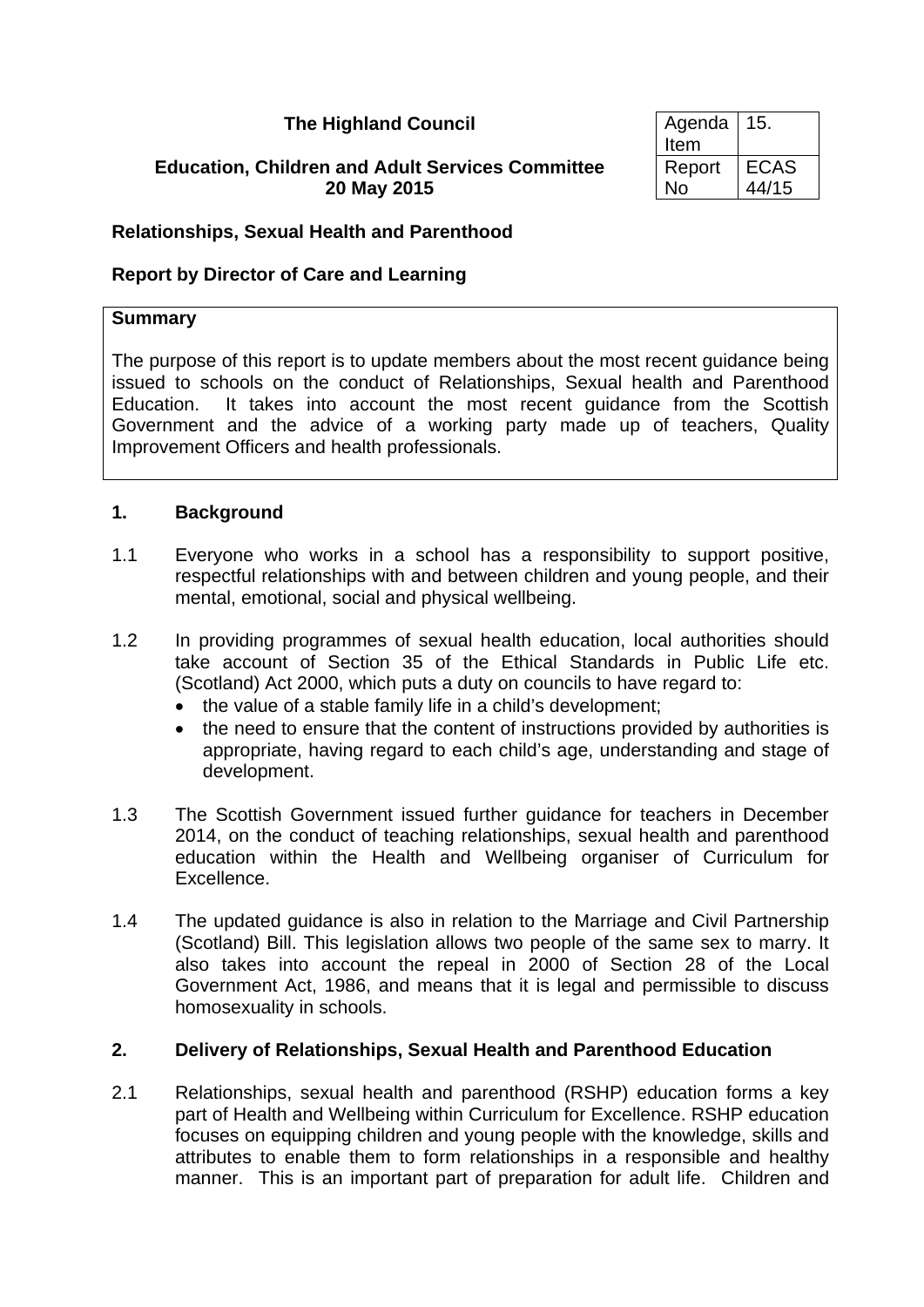young people develop an understanding of how to maintain positive relationships with a variety of people and are aware of how thoughts, feelings, attitudes values and beliefs can influence decisions about relationships and sexual health. They also develop their understanding of the complex role and responsibilities of being a parent or carer.

- 2.2 The purpose of RSHP education is to provide knowledge and understanding of the nature of sexuality, sexual wellbeing and the processes of human reproduction within the context of relationships based upon love and respect. It is important that learning about RSHP should be well matched to the children and young people's needs and levels of maturity. Educational materials should be selected with great care and sensitivity to the age and understanding of children and young people and be informed by evidence. As part of on-going work to support schools in all areas of Health and Wellbeing, Highland Council has produced a list of recommended resources for schools to use.
- 2.3 RSHP education should present facts in an objective, balanced and sensitive manner, within a framework of sound values and an awareness of the law on sexual behaviour. Children and young people should be encouraged to appreciate the values of a stable and loving family life, parental responsibility and the importance of family relationships in planning for and bringing up children and in offering them security, stability, happiness and love. Children and young people should also be encouraged to appreciate the value of commitment in relationships and partnerships including marriage. At the same time, teachers must respect and avoid causing hurt or offence to those who come from various family backgrounds. All children and young people should be encouraged to understand the importance of self-restraint, dignity and respect for themselves and the views of others.
- 2.4 Children and young people should be encouraged to recognise the risks, the physical, emotional and moral implications of certain types of behaviour and to accept that both sexes must behave responsibly. Where appropriate, young people should be made aware of local sexual health/young people's services and how these can be accessed. Highland Council provides professional development for those delivering RSHP education, and this is available through the Continuing Professional Development website.
- 2.5 The Highland Council working group has produced a series of frameworks to support schools in the delivery of RSHP. Each framework follows a standard format which is designed to offer guidance, suggestions and support to teachers as they deliver Health and Wellbeing in their classrooms. The frameworks are not intended to be prescriptive.
- 2.6 Discretion is left to each teacher as to when particular areas of the frameworks are delivered, based on the maturity and development of the children they are teaching but each framework has been designed to define the expected learning at each stage. The aim is to provide schools with a guide to the delivery of a progressive programme of learning covering all aspects of Health and Wellbeing and this can be refined as part of a whole school policy that has been consulted on with parents and carers.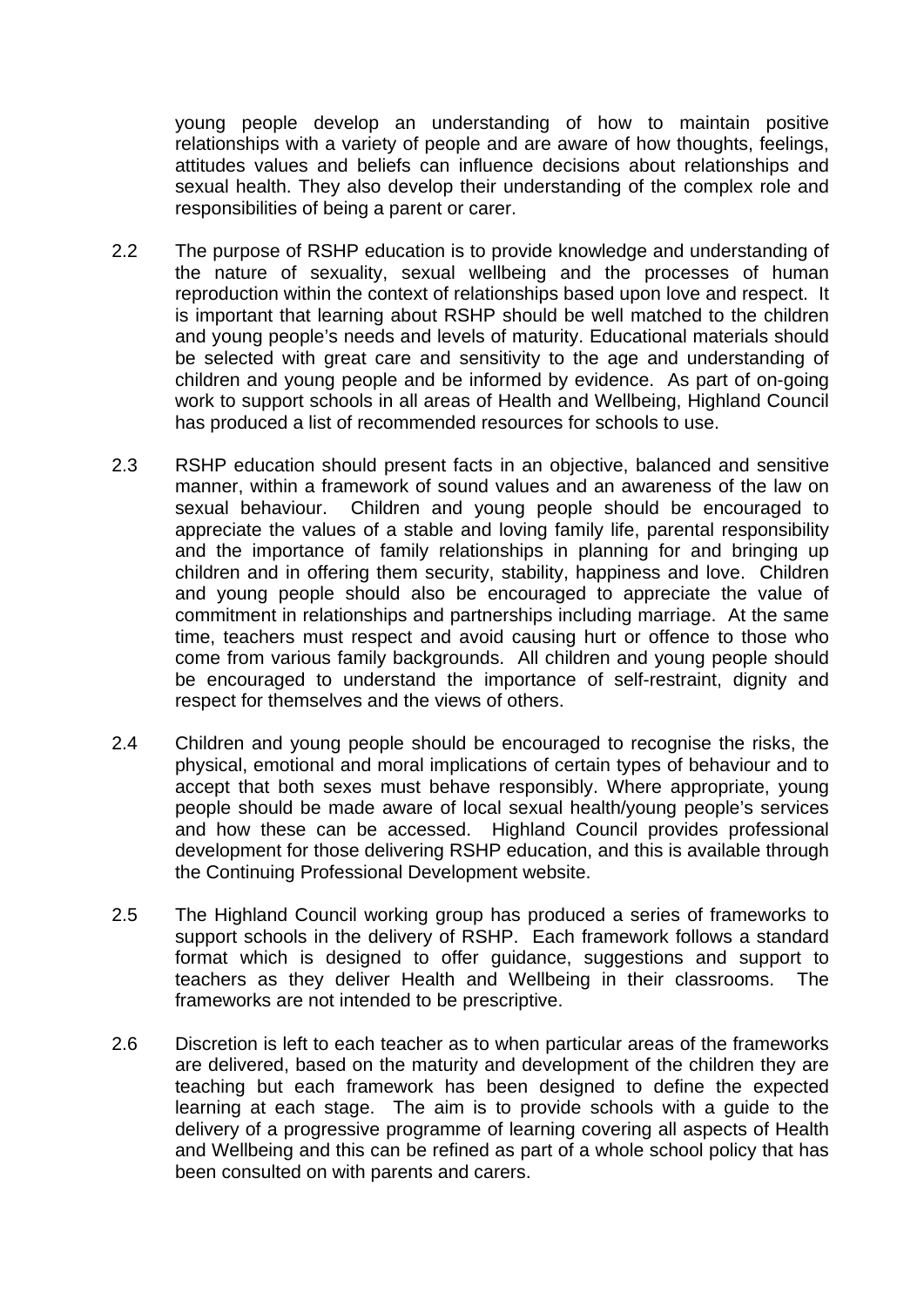2.7 Guidance has also been issued on Violence against Women, and similar frameworks have been produced for other aspects of Health and Wellbeing, such as substance misuse.

# **3. Developing a whole school policy and informing parents and carers**

- 3.1 Parents and carers play a key role in all aspects of their children's education. It is good practice for schools to inform and consult parents and carers about key aspects of the curriculum. This is particularly important in relation to RSHP education. All schools should adopt the practice of consulting parents and carers when they are developing or reviewing their programme of RSHP education. All parents and carers should be given the opportunity in advance to view key teaching materials and to ask questions about any aspect of the programme. Schools should also give children and young people an opportunity to identify and express their educational needs in this area.
- 3.2 In preparing programmes and in consulting with parents and carers and responding to their views, schools should be sensitive to parental concerns and to cultural views and religious beliefs which may be held, and which may conflict with particular aspects of the planned programme.
- 3.3 While it is a nationally accepted part of the existing and agreed curricular framework for Scottish schools and of children young people's educational entitlement, there is no statutory requirement for participation in a programme of RSHP education. Schools must therefore be sensitive to the cases in which a parent or carer may wish to withdraw a child or young person from all or part of a planned sexual health education element within a RSHP education programme. Discussion with the parent or carer should attempt to clarify the purposes of the programme, and encourage them to see participation in the programme as a positive and constructive part of their child's education and development.
- 3.4 The child and young person's views must also be taken into account, given their statutory right to an education. However, in the event of a parent or carer concluding that he or she wishes to withdraw their child from sexual health education lessons, arrangements should be made for the child or young person to have alternative positive educational provision. This advice applies only to specific programmes of sexual health education. Aspects of RSHP education may be discussed in many areas of the curriculum and it would not be possible for a child or young person to be withdrawn from lessons across the curriculum as this would prevent a child or young person receiving an adequate and holistic education.
- 3.5 Arrangements should be in place to respond promptly and fully to any concerns which parents and carers may express about the content or teaching approaches within a RSHP education programme. In the first instance, they should be encouraged to raise concerns directly with the school involved as soon as possible so that matters can be resolved promptly. Mechanisms for prompt referral at local authority level should be provided in cases where a parent or carer remains dissatisfied after consultation with the school. Schools